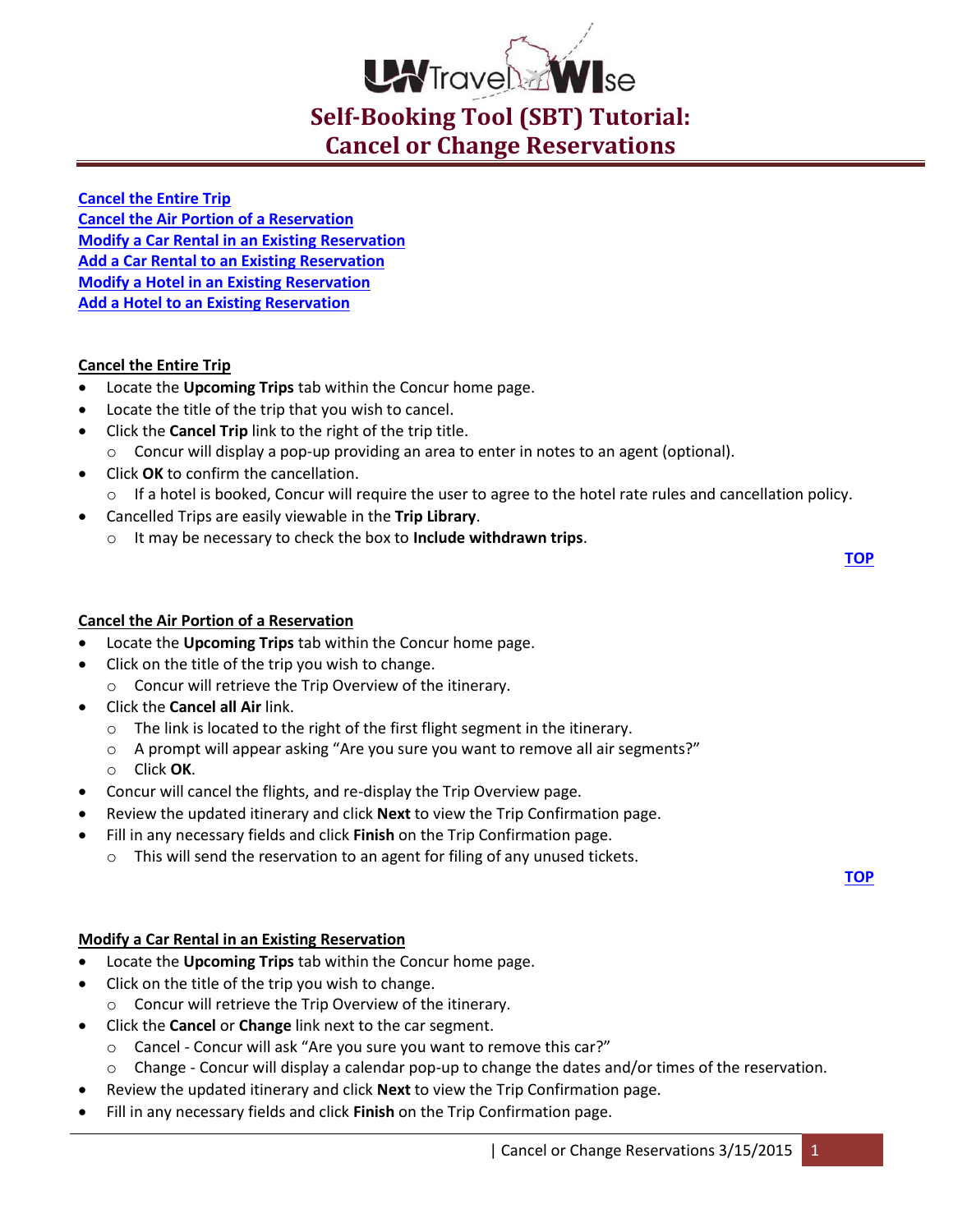

This will send the reservation to an agent for quality control and invoicing.

### <span id="page-1-0"></span>**Add a Car to an Existing Reservation**

- Locate the **Upcoming Trips** tab within the Concur home page.
- Click on the title of the trip you wish to change.
	- o Concur will retrieve the Trip Overview of the itinerary.
	- o Click the **Car** icon within the **Add to your Itinerary** section, or scroll down and click the blue **Add to your Itinerary** link, then select the car icon.
- Enter the car search parameters.
	- o Select Pick-up car option:
		- Airport Terminal Pick-up and drop-off are at the airport car rental location.
		- Off-Airport Pick-up a car at a location away from the airport.
	- o Click **Search** to find the location by Airport, Address, Company Location, or Reference Point.
	- o Enter Pick-up and Drop-off Dates and Times.
	- o Optional fields are: Car Type, Smoking preference, and Car vendor preferences.
- Locate the desired car rental and click **Select**.
- Review the updated itinerary and click **Next** to view the Trip Confirmation page.
- Fill in any necessary fields and click **Finish** on the Trip Confirmation page.
	- o This will send the reservation to an agent for quality control and invoicing.

**Car Rental Notes**: You can sort the car results to help find your selection. Yellow diamonds indicate preferred vendors and your preferred car type will be selected automatically. Depending on your company's configuration, you might be able to select In-car GPS system or Ski rack under Car booking options on the right. Other preferences or car program ID numbers can also be added.

**[TOP](#page-0-3)**

#### <span id="page-1-1"></span>**Modify a Hotel in an Existing Reservation**

- Locate the **Upcoming Trips** tab within the Concur home page.
- Click on the title of the trip you wish to change.
	- o Concur will retrieve the Trip Overview of the itinerary.
- Click the **Cancel** or **Change** link next to the hotel segment.
	- o Cancel Concur will ask "Are you sure you want to remove this hotel?"
		- Also agree to the hotel rules and cancellation policy.
	- $\circ$  Change Concur will display a calendar pop-up to change the dates and/or times.
- Review the updated itinerary and click **Next** to view the Trip Confirmation page.
- Fill in any necessary fields and click **Finish** on the Trip Confirmation page.
	- o This will send the reservation to an agent for quality control and invoicing.

**[TOP](#page-0-3)**

#### <span id="page-1-2"></span>**Add a Hotel to an Existing Reservation**

- Locate the **Upcoming Trips** tab within the Concur home page.
- Click on the title of the trip you wish to change.

**[TOP](#page-0-3)**